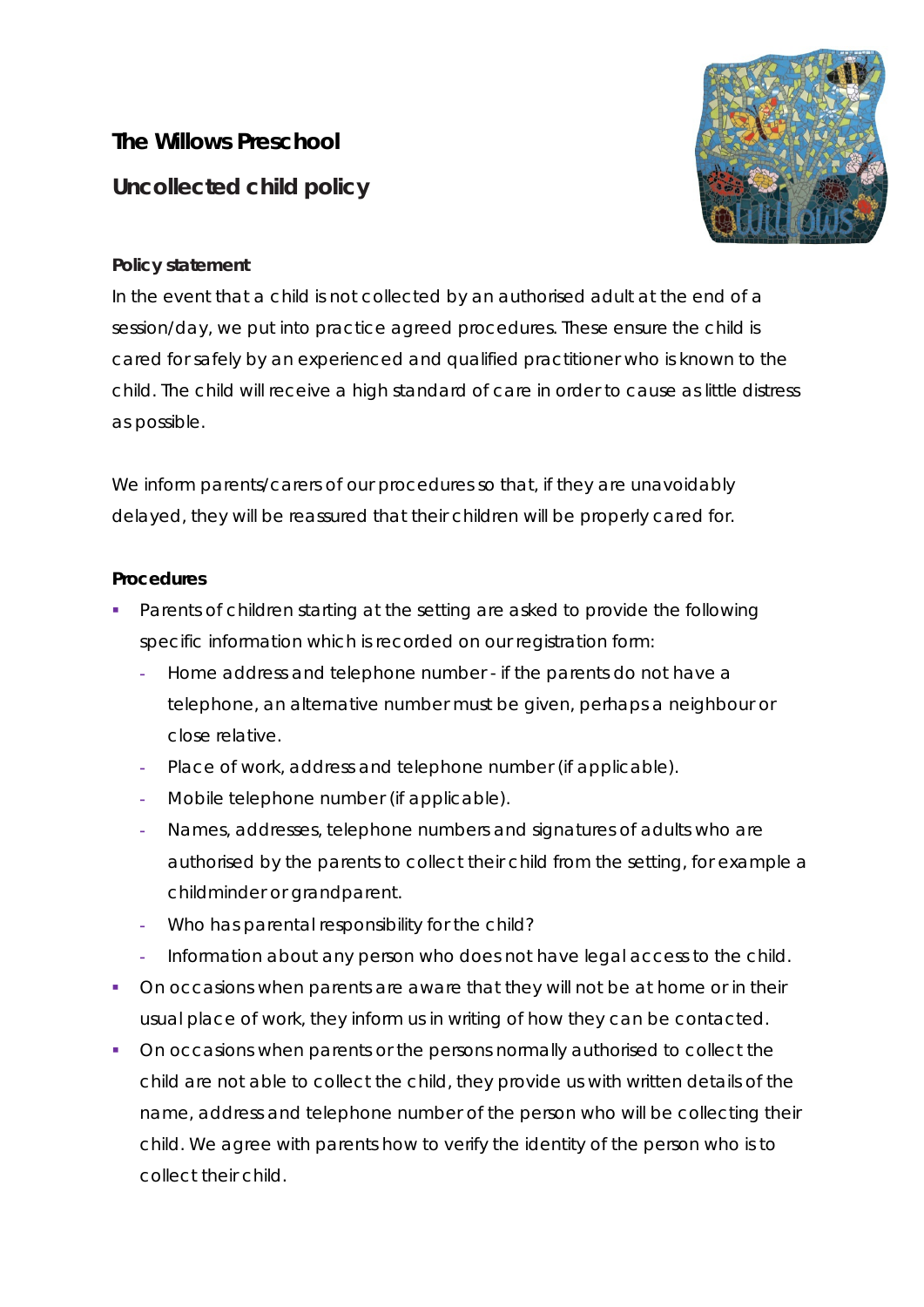- **Parents are informed that if they are not able to collect the child as planned,** they must inform us so that we can begin to take back-up measures. We provide parents with our contact telephone number.
- We inform parents that we apply our child protection procedures in the event that their children are not collected from setting by an authorised adult within one hour after the setting has closed and the staff can no longer supervise the child on our premises.
- If a child is not collected at the end of the session/day, we follow the following procedures:
	- **-** The child's file is checked for any information about changes to the normal collection routines.
	- **-** If no information is available, parents/carers are contacted at home or at work.
	- **-** If this is unsuccessful, the adults who are authorised by the parents to collect their child from the setting – and whose telephone numbers are recorded on the Registration Form – are contacted.
	- **-** All reasonable attempts are made to contact the parents or nominated carers.
	- **-** The child does not leave the premises with anyone other than those named on the Registration Form or in their file.
	- **-** If no-one collects the child after the setting has closed and there is no-one who can be contacted to collect the child, we apply the procedures for uncollected children.
	- **-** We contact our local authority children's social care team: Tel: 01380 826200 For full day care, this will be the out of hours duty officer:
		- Tel: 08456 070888
	- **-** The child stays at setting in the care of two fully-vetted workers until the child is safely collected either by the parents or by a social care worker.
	- **-** Social Care will aim to find the parent or relative if they are unable to do so, the child will become looked after by the local authority.
	- **-** Under no circumstances will staff go to look for the parent, nor do they take the child home with them.
- A full written report of the incident is recorded in the child's file.